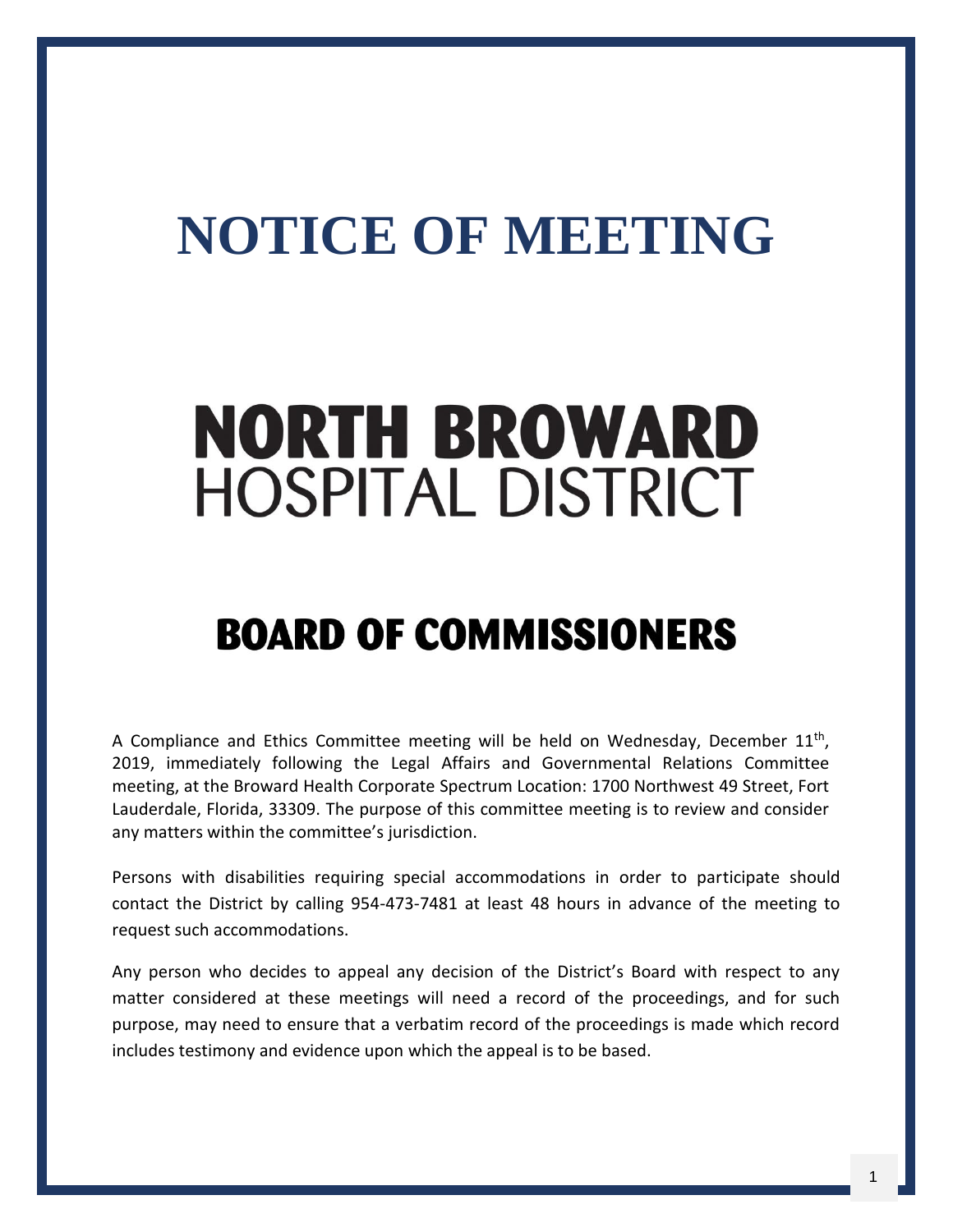



North Broward Hospital District Board Of Commissioners 1700 Northwest 49<sup>th</sup> Street, Suite #150, Ft. Lauderdale, 33309

#### **COMPLIANCE AND ETHICS COMMITTEE MEETING Immediately Following the Governance Committee Meeting November 12, 2019**

#### 1. **NOTICE**

Notice of this meeting is attached to the official Minutes as EXHIBIT I. The official Agenda for this meeting, as presented for the consideration of the Committee, is attached to the official Minutes as EXHIBIT II.

#### 2. **CALL TO ORDER** 11:10 a.m.

#### 3. **COMMITTEE MEMBERS**

| <i>Present:</i> | Commissioner Nancy W. Gregoire, Chair |
|-----------------|---------------------------------------|
|                 | Commissioner Ray T. Berry             |
|                 | Commissioner Stacy L. Angier          |
|                 | Commissioner Marie C. Waugh           |
|                 |                                       |

*Not Present:* Commissioner Christopher T. Ure, Vice Chair Commissioner Andrew M. Klein

*Senior Leadership*

*Additionally Present:* Gino Santorio/President/Chief Executive Officer, Alan Goldsmith/Chief Administrative Officer, Alex Fernandez/Chief Financial Officer, Linda Epstein/Corporate General Counsel, Jerry Del Amo/Deputy, General Counsel

4. **PUBLIC COMMENTS** None

#### 5. **APPROVAL OF MINUTES**

5.1. Approval of Compliance and Ethics Committee meeting minutes, dated September 11, 2019.

**MOTION** It was *moved* by Commissioner Berry, *seconded* by Commissioner Angier, to:

#### **Approve the Compliance and Ethics Committee meeting minutes, dated September 11, 2019.**

Motion *carried* unanimously.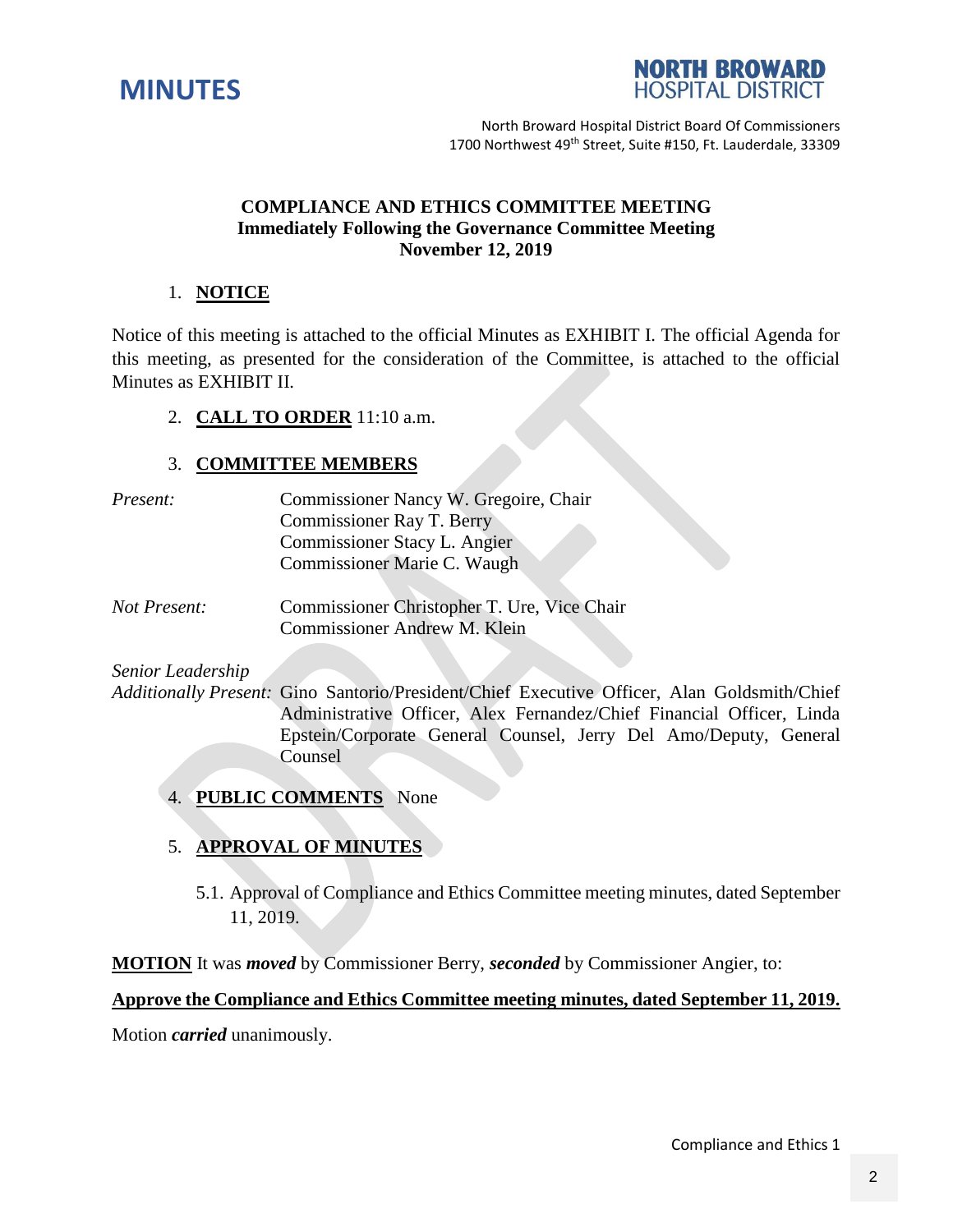



North Broward Hospital District Board Of Commissioners 1700 Northwest 49<sup>th</sup> Street, Suite #150, Ft. Lauderdale, 33309

#### 6. **TOPIC OF DISCUSSION**

#### 6.1. Chief Compliance Officer Report

#### 6.1.1. Compliance Department Update

Mr. Kozik reported on the results from the completed Focus Arrangements and Tracking and Remuneration audits:

- o CIA Year 4, Quarter 3, Focus Arrangement, 1.1% error rate
- o Leases, 2.8% error rate
- o On Call Coverage, 2.8% error rate
- o Medical Director Agreements, 15.5% error rate

Mr. Kozik further reported on the following departmental activities since his last monthly report:

- o Observation Stay, Condition 44 audit, pending and nearly completed.
- o Acute Care Discharge Transfer audit, pending and nearly completed.
- o Home Health Claims audit, completed at 0% error rate.
- o Letter received on August 21, 2019 from SafeGuard Services who were engaged by CMS to conduct audits of claims received by Medicaid providers at Broward Health Medical Center between October 1, 2014 and March 31, 2018. SafeGuard final report pending.
- o Enterprise Risk Assessment audit results identified 19 system wide high-risk areas. Each high-risk area will be assigned a senior leader and team to implement risk mitigation plan, increase effectiveness of controls and establish target dates.
- o Compliance Work Plan in progress and will be presented on to the Executive Compliance Group, followed by the Board.
- o Finalization of contract with the organization conducting HIPAA Patient Privacy Review is in progress.
- o A Compliance Coding Specialist had been retained, who will be performing bi-annual comprehensive coding accuracy audit on all hospital coders.
- o In an effort to reduce errors identified within internal and external compliance audits, members convened by Broward Health's regional CFOs were in the process of documenting best practices to avoid denials based upon not following a specific National Converge Determination (NCD) or Local Coverage Determination (LCD).
- $\circ$  Compliance report of activity for the 4<sup>th</sup> reporting period completed and will be reported to the Executive Compliance Work Group, Board Members, and annual report.
- o Letter received from the Office of Civil Rights (OCR) regarding a patient complaint. After an internal review by Broward Health's Privacy staff, it was determined that no breach had occurred.
- o Automation and tracking organization's conflict of interest issues will be put through C-360. Full implementation anticipated by mid-December.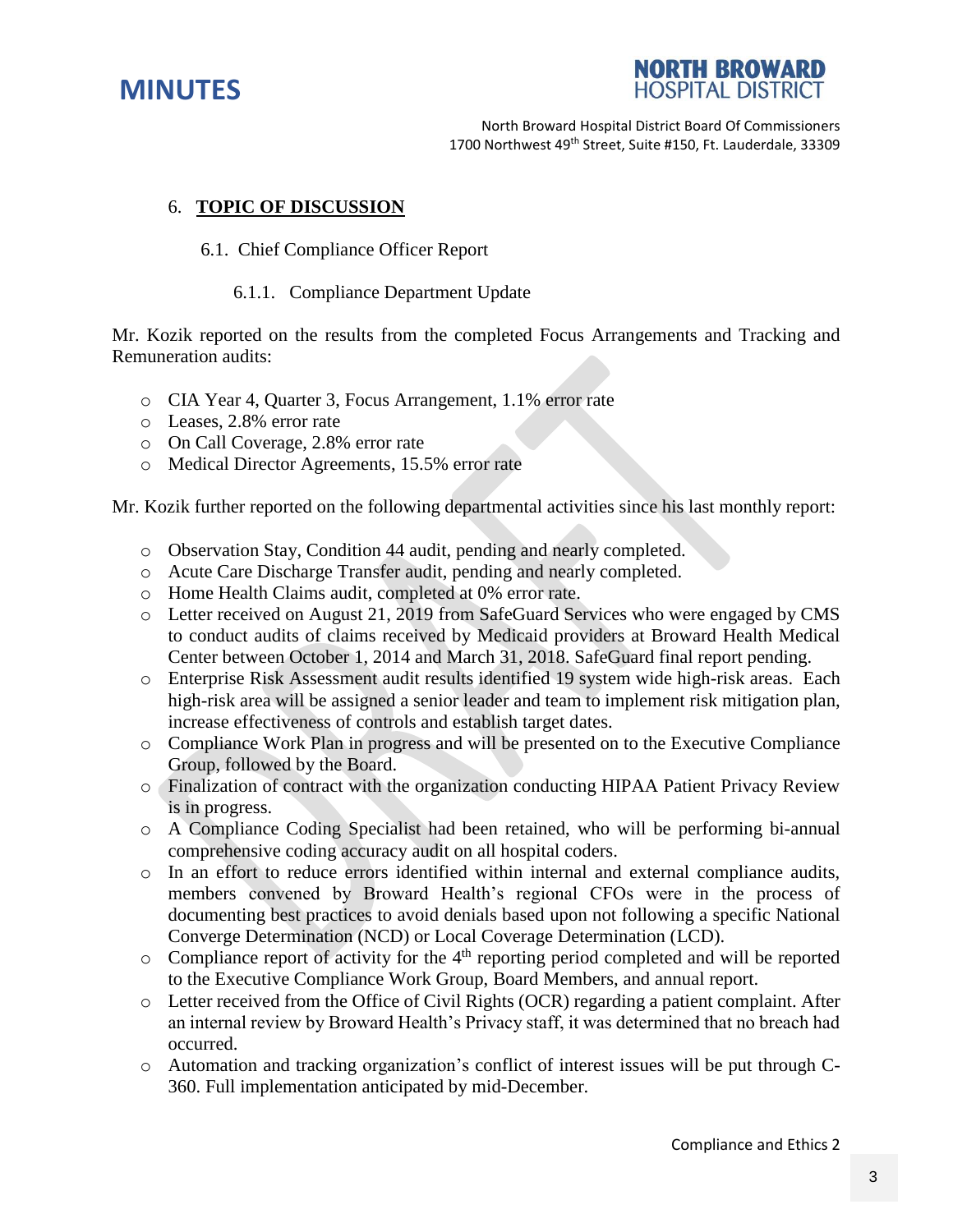

**NORTH BROWARD HOSPITAL DISTRICT** 

North Broward Hospital District Board Of Commissioners 1700 Northwest 49<sup>th</sup> Street, Suite #150, Ft. Lauderdale, 33309

- o Joint meetings between the compliance and legal departments will continue on a monthly basis.
- o An Enforcement Conference in Washington D.C. attended by Mr. Kozik and two compliance staff members.
- o A hepatitis vaccination waiver was granted by the Monitor.

\* Please note, 6.1.3. CIA Update was given prior to the 6.1.2. IRO Update

6.1.3. CIA Update

- o October 31, 2019, letter from the Monitor reported all outstanding issues from the 2nd and 3rd annual reports had been cleared.
- o November 1, 2019, letter from Monitor reported reportable events disclosed since the beginning of the CIA had been closed as well.
- o Follow up request from Monitor on (2) pending reportable events
	- Physician on the excluded list refund for services
	- Sleep Study, six year review and payback
- o Extension was provided until January 3, 2020 for submission of annual report.

6.1.2. IRO Update

- o September 27, 2019, received IRO Draft Systems Review Report.
	- o October 21, 2019, received Draft Report reference to Exhibit C regarding Policies & Procedures with IRO's recommendations for enhancements. Recommendations being implemented.
- o October 21, 2019 through 22, 2019, IRO visit to Spectrum. Delivery of final transaction and system report anticipated by December 13, 2019.

o September 2, 2019, samples provided to Monitor by IRO. Broward Health and IRO recommended two groups of arrangements, being Best Choice and certain committee meeting arrangements, be excluded. Monitor approved exclusion.

o September 2019, (5) HIPAA breaches reported to Monitor from Broward Health North (2) and Broward Health Medical Center (3).

- o February 14, 2019, letter sent to Monitor regarding (2) Reportable Events:
	- Certification letter provided by the CFO related to the suspension of a physician, in which a refund in the amount of \$568.34 was made to appropriate payers.
	- Certification letter provided by the CFO related to an overpayment on cardiac devices, which was completely refunded to Medicare and any other applicable Federal Healthcare Program payers.
- o Three waivers related to CIA and FMV language were granted by Monitor.
- o Board and Audit Committee Compliance Conference scheduled February 24 and 25, 2020.
- o IRO Plan of Correction Subcommittee chaired by Ms. Epstein moving forward.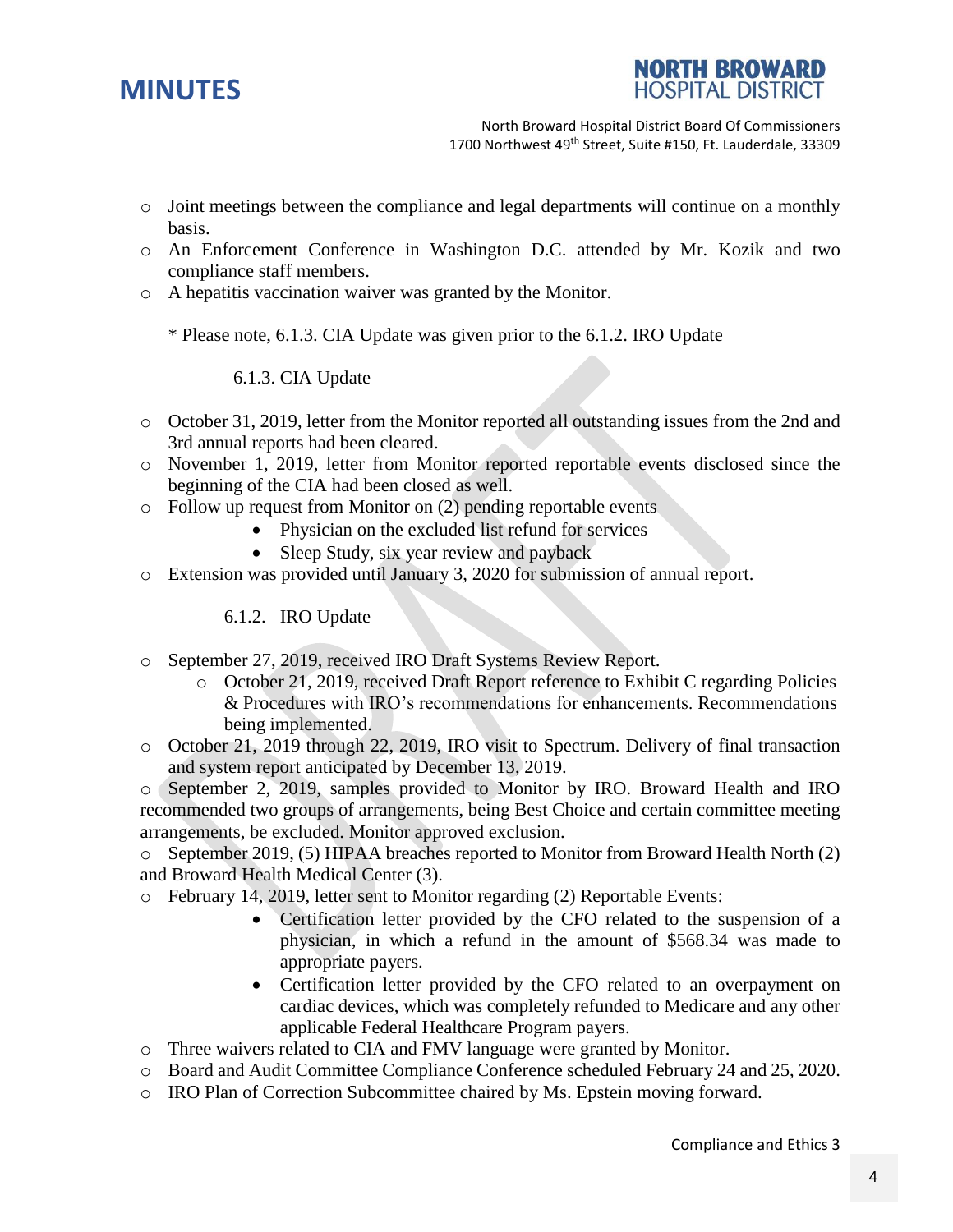



North Broward Hospital District Board Of Commissioners 1700 Northwest 49<sup>th</sup> Street, Suite #150, Ft. Lauderdale, 33309

- o In year-4 of the CIA, between August 31, 2018 and August 30st, 2019, the compliance department opened 119 disclosures and closed 495 disclosures.
	- 6.1.2. Annual Report Update

Ms. Pizano-Urbina, Director, Focus Arrangements, reported on the progress regarding the completion of the Annual Report and its extension.

Ms. Brown, Director of Compliance and Privacy, provided status on the Annual Report from a compliance operational standpoint, which included the progress of the collection of required certifications and completed disclosure summaries.

6.2. Regulatory Environment Update

Mr. Forman acknowledged his one-year anniversary as Broward Health's Compliance Consultant. He briefly spoke about the continuation of focus on the auditing and monitoring processes. He also mentioned continuous focus on the resulting plan of corrections, the progress that has been made within risk assessments, and sustainability involving matters within the Corporate Integrity Agreement.

Discussion ensued regarding a meeting between the Monitor and Board Members.

7. **ADJOURNMENT** 11:52 a.m.

**MOTION** It was *moved* by Commissioner Angier, *seconded* by Commissioner Waugh to:

#### **Adjourn the Compliance and Ethics Committee meeting.**

Motion *carried* unanimously.

Respectfully submitted, Commissioner Stacy L. Angier, Secretary/Treasurer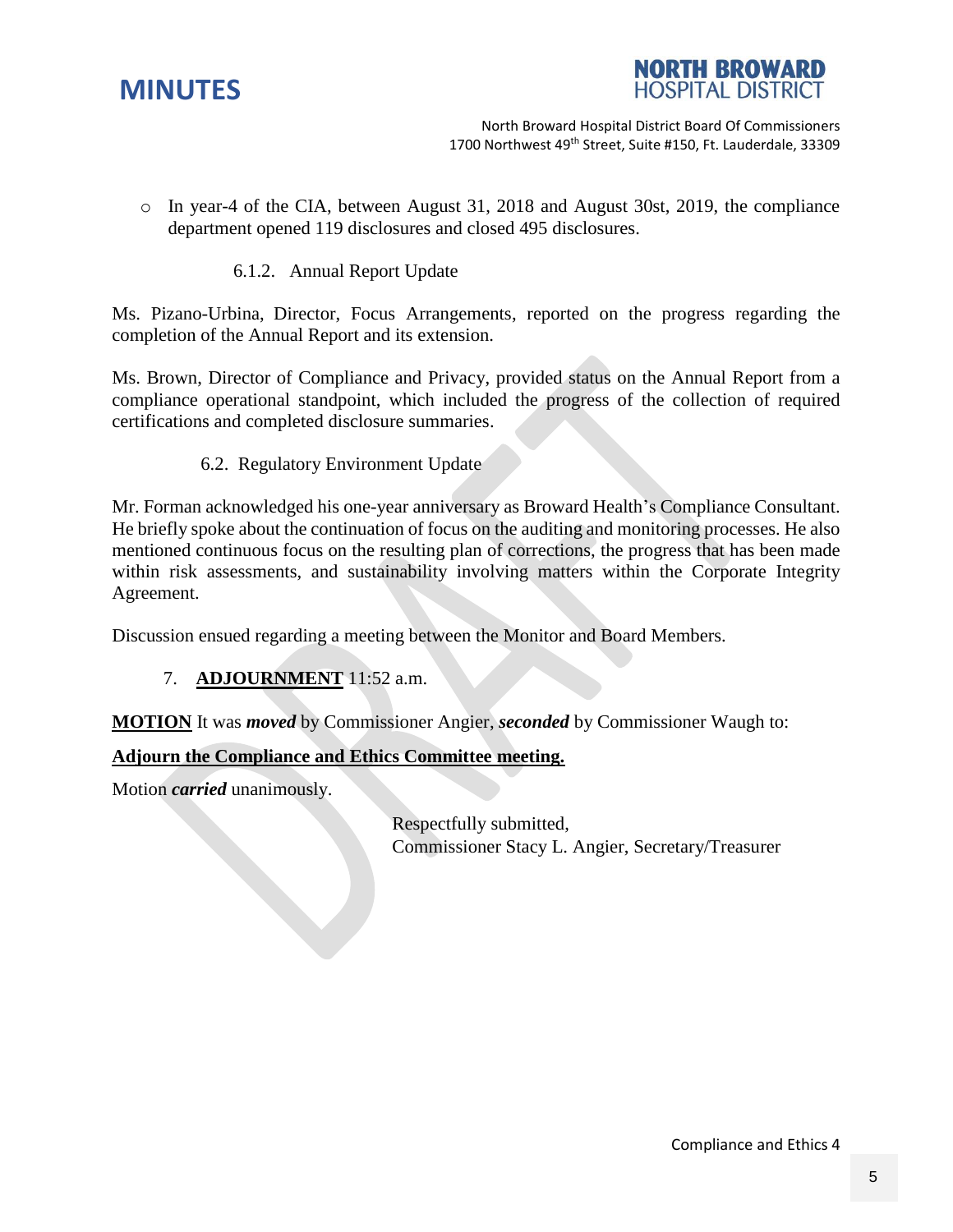| #                       | <b>Topic</b>                                                                                                                                                                                                                                                                                                                                                                                                                                                                                                                                                                                                                                                                                                | <b>Region</b>                                                         | <b>Audited by:</b>                        | <b>Expected</b><br><b>Completion Date</b> | <b>Actual</b><br><b>Completion</b><br><b>Date</b> | <b>Status</b>      | <b>Results</b>                                                                                                                                             |
|-------------------------|-------------------------------------------------------------------------------------------------------------------------------------------------------------------------------------------------------------------------------------------------------------------------------------------------------------------------------------------------------------------------------------------------------------------------------------------------------------------------------------------------------------------------------------------------------------------------------------------------------------------------------------------------------------------------------------------------------------|-----------------------------------------------------------------------|-------------------------------------------|-------------------------------------------|---------------------------------------------------|--------------------|------------------------------------------------------------------------------------------------------------------------------------------------------------|
| 1                       | <b>Home Health</b><br>Review a sample of medical records to determine whether Home Health<br>claims were submitted in accordance with CMS policies and regulations.<br>To be eligible for Medicare home health services, a patient must have<br>Medicare Part A and/or Part B and:<br>1. Be confined to the home; 2. Need skilled services; 3. Be under the care<br>of a physician; 4. Receive services under a plan of care established<br>and reviewed by a physician; and 5. Have had a face-to-face encounter<br>with a<br>physician or allowed non-physician practitioner<br>$(NPP)$ .<br>Care must be furnished by or under arrangements made by Medicare-<br>participating Home Health Agency (HHA). | <b>Gold Coast</b><br>Home Health<br>and Hospice                       | Henry Ortiz                               | 5/31/2019                                 |                                                   | Pending<br>Closure | Pending                                                                                                                                                    |
| $\overline{2}$          | <b>Registered Nurse On-Site Visits</b><br>Review a sample of hospice patients, with a length of service greater than<br>or equal to 14 days, to determine whether a registered nurse made an on-<br>site visit to the patient's home at least once every 14 days as required in<br>42 CFR §418.76(h)(1)(i).                                                                                                                                                                                                                                                                                                                                                                                                 | <b>Gold Coast</b><br>Home Health<br>and Hospice                       | Ember Howell-<br>Lopez                    | 8/1/2018                                  | 3/19/2018                                         | Complete           | 47 out of 48 charts reviewed<br>were compliant with RN on-site<br>face to face visit.                                                                      |
| $\overline{\mathbf{3}}$ | <b>Sleep Disorder Clinics</b><br>Review a sample of medical records, of patients who received multiple<br>sleep studies, to determine if documentation supports medical necessity<br>of repeat sleep studies.                                                                                                                                                                                                                                                                                                                                                                                                                                                                                               | <b>BHMC</b><br><b>BHN</b><br><b>BHCS</b><br>(No sleep lab<br>at BHIP) | <b>Ember Howell-</b><br>Lopez             | 2/22/2019                                 | 2/7/2019                                          | Complete           | 92% Error Rate<br>\$35,419.97 payback completed.<br>Six year look back completed,<br>extrapolation amount<br>calculation in process by outside<br>counsel. |
|                         | <b>Physician at Teaching Hospitals</b><br>Review a sample of Surgical Residents' medical records in a three month<br>period with the GC modifier to ensure the documentation supports what<br>was billed. The sample should not include primary care. Additionally,<br>interview residents and physicians to ensure we are following our policies<br>and procedures, as well as ACGME requirements.                                                                                                                                                                                                                                                                                                         | Medical<br>Centers                                                    | <b>Baker Newman</b><br>& Noyes<br>(Ember) | FY2020                                    |                                                   | In Process         | Pending                                                                                                                                                    |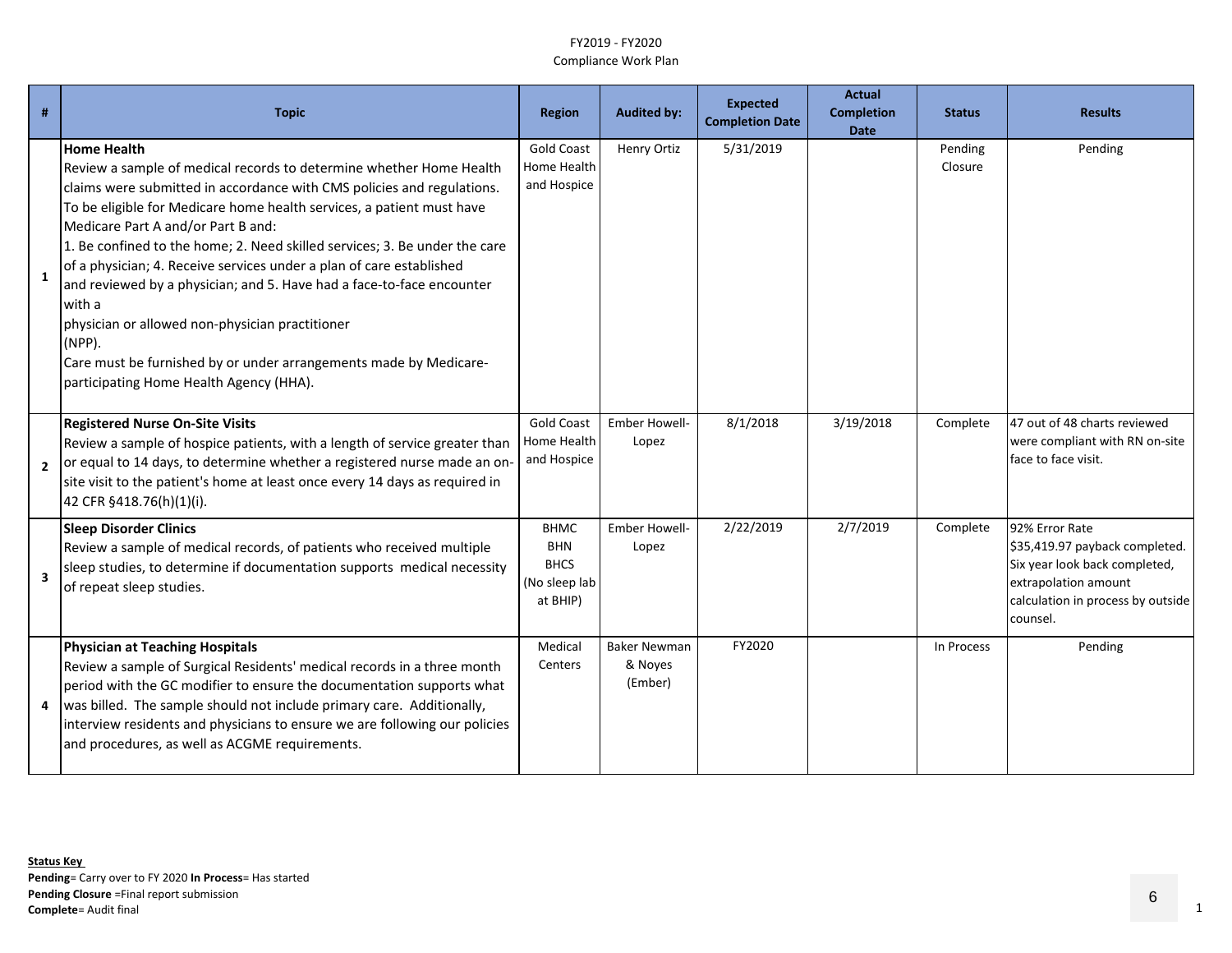| #              | <b>Topic</b>                                                                                                                                                                                                                                                                                                                                                 | <b>Region</b>                                                 | <b>Audited by:</b>                      | <b>Expected</b><br><b>Completion Date</b> | <b>Actual</b><br><b>Completion</b><br><b>Date</b> | <b>Status</b> | <b>Results</b>                                                                                                                                                                                                                                                                      |
|----------------|--------------------------------------------------------------------------------------------------------------------------------------------------------------------------------------------------------------------------------------------------------------------------------------------------------------------------------------------------------------|---------------------------------------------------------------|-----------------------------------------|-------------------------------------------|---------------------------------------------------|---------------|-------------------------------------------------------------------------------------------------------------------------------------------------------------------------------------------------------------------------------------------------------------------------------------|
| 5              | Medical Devices<br>Review of a sample of claims, related to Cardiac devices that Broward<br>Health received for free or at a reduced cost due to recall, defects, or<br>samples, to determine compliance with Medicare rules and regulations.<br>Specifically, Medicare Claims Processing Manual Chapter 4, Section 61.3.5<br>and Chapter 32, Section 67.2.1 | Medical<br>Centers                                            | Henry Ortiz<br>Lilian Eymann            | 11/1/2018                                 | 7/1/18                                            | Complete      | 58/79 were compliant.<br>For the 21 claims that were out<br>of compliance a refund of<br>\$200,355.20 was made to the<br>Federal Government. In<br>addition, the CFO provided the<br>OIG Monitor with a signed<br>certification in September 2019<br>that the refund was processed. |
| 6              | Terminally-Ill Patients in Hospice (Re-certification)<br>Review of medical records of hospice patients in the third benefit periods<br>or greater to determine if the face-to-face encounter and recertification<br>requirements were met.                                                                                                                   | <b>Gold Coast</b><br>Home Health<br>and Hospice               | Janice Dunbar<br>Ember Howell-<br>Lopez | 1/9/2018                                  | 9/24/2018                                         | Complete      | No issues were identified with<br>billing and payments for the<br>records reviewed.                                                                                                                                                                                                 |
| $\overline{7}$ | <b>Physician Billing and Coding</b><br>The code sets to bill for Evaluation and Management (E/M) services are<br>organized into various categories and levels. A review of 25 encounters<br>per physician at each facility was done to ensure that documentation<br>supports the E/M level billed.                                                           | Community<br>Health<br><b>Services</b><br>(CHS)<br>Children's | Ember Howell-<br>Lopez                  | Not indicated                             | 03/08/2019<br>CHS<br>10/12/2017                   | Complete      | CHS facilities combined (40<br>providers) 278 claims reviewed;<br>Over coding errors: 59; Under<br>coding errors: 34; Total<br>combined errors: 93; Overall<br>Error Rate: 33%. For complete<br>details of audit see final audit<br>report CT#9549.                                 |
|                |                                                                                                                                                                                                                                                                                                                                                              | Diagnostic<br>and<br>Treatment<br>Center<br>(CDTC)            |                                         |                                           | <b>CDTC</b>                                       |               | CDTC (6 providers) 130 claims<br>reviewed; Over coding errors: 9;<br>Under coding errors: 10; Total<br>combined errors: 19; Overall<br>Error Rate: 15%.                                                                                                                             |
| 8              | Observation/MOON/Condition Code 44<br>Review a sample of medical records, from BHN, to evaluate BHN's process<br>with respect to CMS requirements for Medicare Outpatient Observation<br>Notice (MOON) and patient notification requirements are met.                                                                                                        | <b>BHN</b>                                                    | Lilian Eymann                           | 6/30/2019                                 |                                                   | In Process    | Pending                                                                                                                                                                                                                                                                             |

7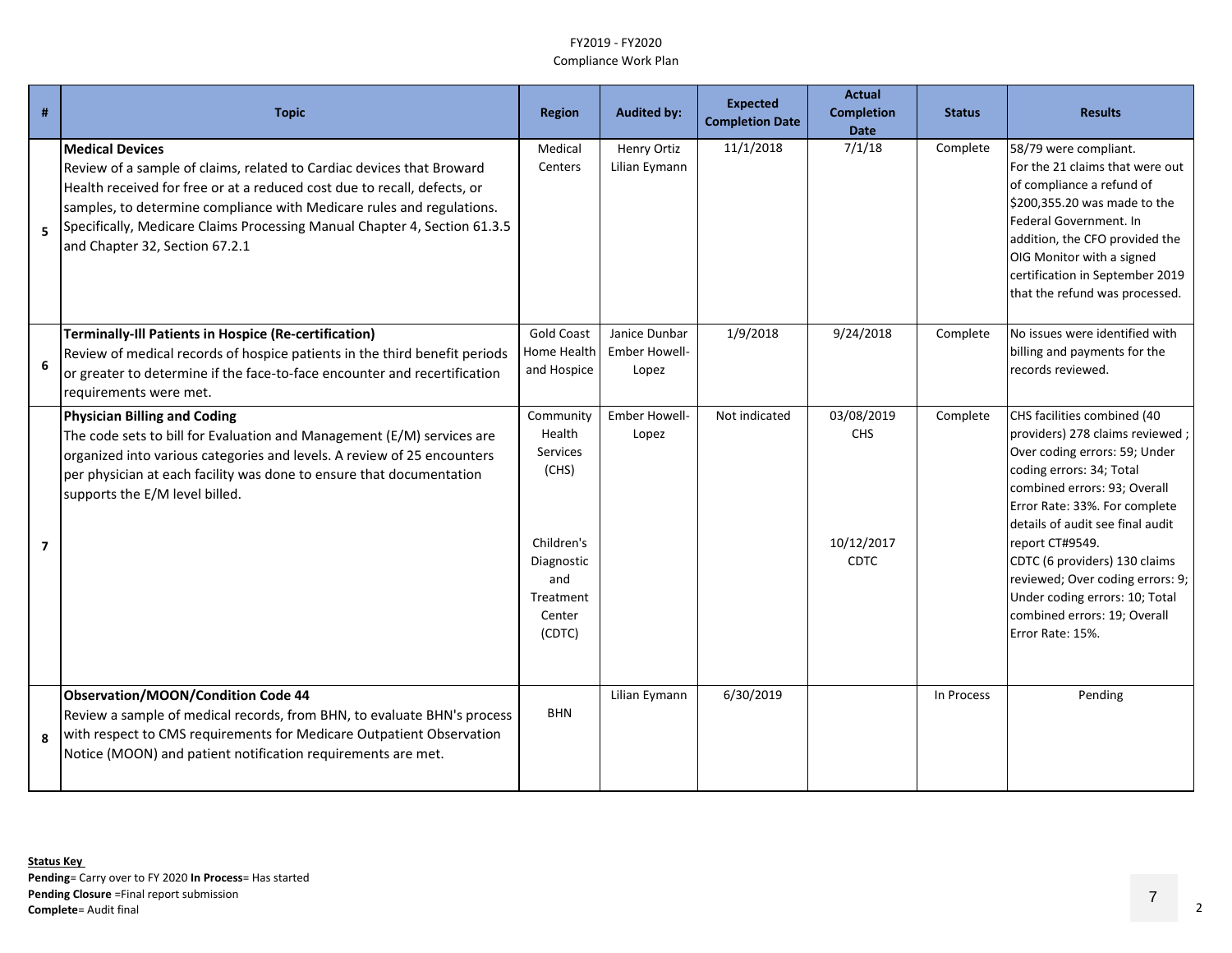| #  | <b>Topic</b>                                                                                                                                                                                                                                                                                                                     | <b>Region</b>              | <b>Audited by:</b>                                                                       | <b>Expected</b><br><b>Completion Date</b> | <b>Actual</b><br><b>Completion</b><br><b>Date</b> | <b>Status</b> | <b>Results</b>                                                                                                                                                                                                                                                                                                                              |
|----|----------------------------------------------------------------------------------------------------------------------------------------------------------------------------------------------------------------------------------------------------------------------------------------------------------------------------------|----------------------------|------------------------------------------------------------------------------------------|-------------------------------------------|---------------------------------------------------|---------------|---------------------------------------------------------------------------------------------------------------------------------------------------------------------------------------------------------------------------------------------------------------------------------------------------------------------------------------------|
| 9  | <b>Two-Midnight Rule</b><br>Review a sample of Medicare claims from each facility, including the<br>review of all relevant documentation, to validate appropriateness of<br>admission based on the two-midnight rule.                                                                                                            | Medical<br>Centers         | <b>Baker Newman</b><br>& Noyes<br>(Ember)                                                | FY2020                                    |                                                   | In Process    | Pending                                                                                                                                                                                                                                                                                                                                     |
| 10 | Inpatient Psychiatric Hospital Services Certification and Recertification<br>Review a sample of Inpatient Psychiatric medical records at BHMC & BHIP<br>for patients with stays longer than 30 days to determine of certification<br>and recertification requirements were met.                                                  | <b>BHMC</b><br><b>BHIP</b> | Lucia Pizano-<br>Urbina<br>Eloisa Gomez                                                  | FY2020                                    |                                                   | Pending       | N/A                                                                                                                                                                                                                                                                                                                                         |
| 11 | <b>EMTALA: Medical Screening Examination</b><br>Conduct gap analysis of current processes regarding medical screening<br>examinations as it relates to EMTALA and regulatory requirements.                                                                                                                                       | Medical<br>Centers         | Lucia Pizano-<br>Urbina<br>Adlin Tuya<br>Christopher<br>Cuellar<br>Deanna<br>Nicolozakes | FY2020                                    |                                                   | Pending       | N/A                                                                                                                                                                                                                                                                                                                                         |
| 12 | Focus Arrangements CIA YR4 - Q1<br>(September 2018 - November 2018)<br>A review of the Focus Arrangements Tracking System, internal review and<br>approval process, and other Focus Arrangements Procedures on at least<br>an annual basis and to provide a report on the results of such review to<br>the Compliance Committee. | System-Wide                | Eloisa Gomez<br>Henry Ortiz                                                              | 4/5/2019                                  | 4/5/2019                                          | Complete      | There were 10 total errors or<br>2.08% error rate.<br>No deficiencies were found in 22<br>of the 30 contracts reviewed.<br>There were 4 or less deficiencies<br>found in the remaining 8<br>contracts.<br>The audit showed significant<br>improvement over the CIA Y3<br>Audit with an overall error rate<br>of 2.08% versus 17% last year. |

8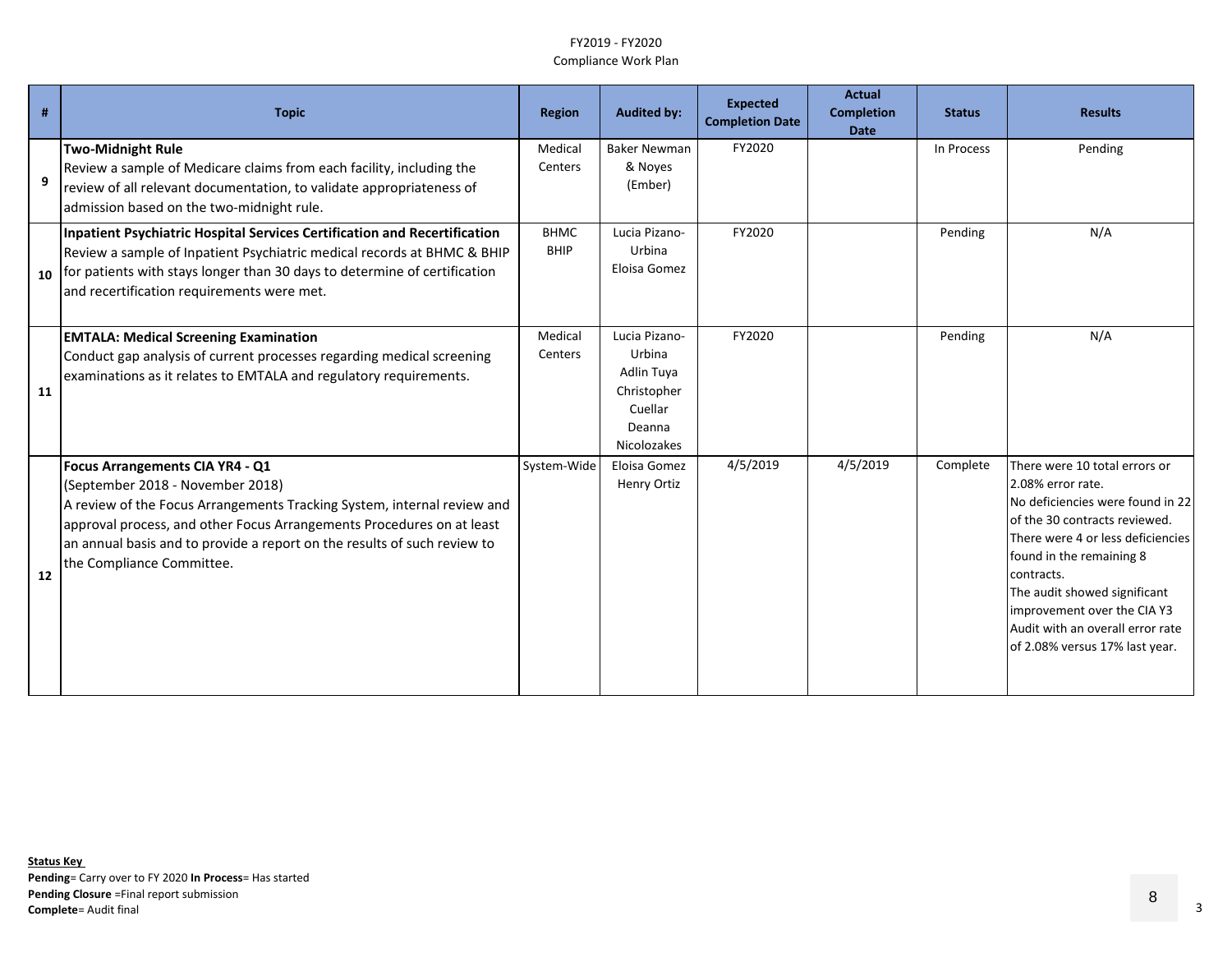|    | <b>Topic</b>                                                                                                                                                                                                                                                                                                                                                                                                                                                | <b>Region</b> | <b>Audited by:</b>          | <b>Expected</b><br><b>Completion Date</b> | <b>Actual</b><br><b>Completion</b><br><b>Date</b> | <b>Status</b> | <b>Results</b>                                                                                                                                                                                                                                                                              |
|----|-------------------------------------------------------------------------------------------------------------------------------------------------------------------------------------------------------------------------------------------------------------------------------------------------------------------------------------------------------------------------------------------------------------------------------------------------------------|---------------|-----------------------------|-------------------------------------------|---------------------------------------------------|---------------|---------------------------------------------------------------------------------------------------------------------------------------------------------------------------------------------------------------------------------------------------------------------------------------------|
| 13 | Focus Arrangements CIA YR4 - Q2<br>(December 2018-February 2019)<br>A review of the Focus Arrangements Tracking System, internal review and<br>approval process, and other Focus Arrangements Procedures on at least<br>an annual basis and to provide a report on the results of such review to<br>the Compliance Committee.                                                                                                                               | System-Wide   | Eloisa Gomez<br>Henry Ortiz | Not Indicated                             | 6/19/2019                                         | Complete      | There were total of 18 errors or<br>2.25% error rate for Qtr. 2.<br>No deficiencies were found in 34<br>of the 50 contracts reviewed.<br>There were 4 or less deficiencies<br>found in the remaining 16<br>contracts.                                                                       |
| 14 | Focus Arrangements CIA YR4 - Q3<br>(March 2019 - May 2019)<br>A review of the Focus Arrangements Tracking System, internal review and<br>approval process, and other Focus Arrangements Procedures on at least<br>an annual basis and to provide a report on the results of such review to<br>the Compliance Committee.                                                                                                                                     | System-Wide   | Eloisa Gomez<br>Henry Ortiz | Not Indicated                             | 10/3/2019                                         | Complete      | The audit revealed an overall<br>error rate of 1.1%. The results<br>continue to reveal compliance<br>with our policies, procedures,<br>and CIA requirements related to<br>the Focus Arrangements<br>contracting process.                                                                    |
| 15 | <b>Focus Arrangements CIA YR4</b><br>(August 30, 2018 - August 31, 2019)<br>A review of the Focus Arrangements Tracking System, internal review and<br>approval process, and other Focus Arrangements Procedures on at least<br>an annual basis and to provide a report on the results of such review to<br>the Compliance Committee.                                                                                                                       | System-Wide   | Eloisa Gomez<br>Henry Ortiz | 11/30/2019                                |                                                   | In Process    | N/A                                                                                                                                                                                                                                                                                         |
| 16 | <b>Covered Person Audit</b><br>Review a random sample of executed Focus Arrangement and non-Focus<br>Arrangement contracts that have been deemed Covered Persons. Verify<br>that the Covered Person language was included in the executed contract.<br>A review of the contract files to verify the training certification was<br>completed by all individuals providing services and that the training<br>certification was uploaded to the contract file. | System-Wide   | Eloisa Gomez                | 3/29/2019                                 | 4/18/2019                                         | Complete      | Completed a review of a random<br>sample of 50 executed Focus<br>Arrangement and non-Focus<br>Arrangement contracts that<br>have been deemed Covered<br>Persons, against 2 data points<br>for a total of 100 points.<br>Results:<br>Overall Error Rate of 3%<br>Deficiencies - 3 out of 100 |

9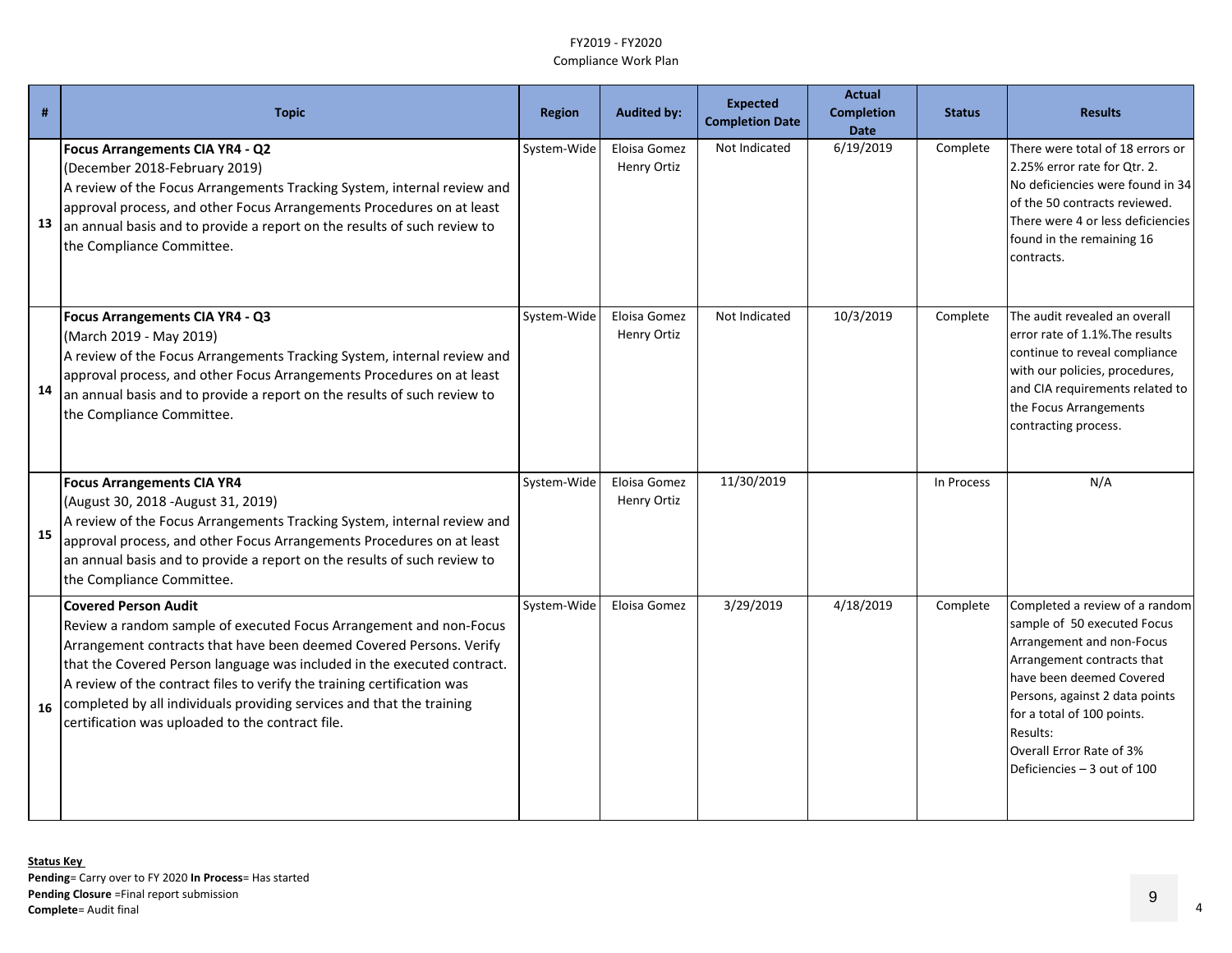| #  | <b>Topic</b>                                                                                                                                                                                                                                                                                                                   | <b>Region</b> | <b>Audited by:</b>      | <b>Expected</b><br><b>Completion Date</b> | <b>Actual</b><br><b>Completion</b><br><b>Date</b> | <b>Status</b> | <b>Results</b>                                                                                                            |
|----|--------------------------------------------------------------------------------------------------------------------------------------------------------------------------------------------------------------------------------------------------------------------------------------------------------------------------------|---------------|-------------------------|-------------------------------------------|---------------------------------------------------|---------------|---------------------------------------------------------------------------------------------------------------------------|
| 17 | <b>Non-Focus Arrangements</b><br>Review a sample of Non-Focus Arrangement contracts to verify that the<br>internal review and approval process is working as intended.                                                                                                                                                         | System-Wide   | Eloisa Gomez            | FY2021                                    |                                                   | Pending       |                                                                                                                           |
| 18 | <b>GME</b><br>A review to ensure that FTEs were claimed for Medicare GME<br>reimbursement in accordance with Federal requirements.                                                                                                                                                                                             | <b>BHMC</b>   | Lucia Pizano-<br>Urbina | FY2022                                    |                                                   | Pending       | N/A                                                                                                                       |
| 19 | <b>Acute Discharge Transfers</b><br>The OIG will determine if Medicare appropriately paid hospitals' inpatient<br>claims subject to the post-acute care transfer policy when (1) patients<br>resumed home health services after discharge or (2) hospitals applied<br>condition codes to claims to receive a full DRG payment. | <b>BHN</b>    | Lilian Eymann           | 6/30/2019                                 |                                                   | In Process    | Pending                                                                                                                   |
| 20 | <b>Tracking Remuneration-Lease Agreements</b><br>A review of 25 randomly selected lease agreements from Compliance 360<br>to verify if the internal controls are in place for tracking remuneration<br>related to lease agreements and if they are effective and working as<br>designed.                                       | System-Wide   | Lucia Pizano-<br>Urbina | 8/31/2019                                 | 9/26/2019                                         | Complete      | Overall error rate was 2.8%.<br>Deficiencies were found in 3 out<br>of the 25 agreements reviewed.                        |
|    | <b>Tracking Remuneration- On-Call Coverage Agreements</b><br>A review of 25 randomly selected on-call agreements from Compliance<br>21 360 to verify if the internal controls are in place for tracking remuneration<br>related on-call arrangements and if they are effective and working as<br>designed.                     | System-Wide   | Henry Ortiz             | 8/31/2019                                 | 9/26/2019                                         | Complete      | Overall error rate was 2.8%.<br>Deficiencies were found in 5 out<br>of the 25 on-call agreement<br>payments reviewed.     |
|    | <b>Tracking Remuneration- Medical Director Agreements</b><br>A review of 25 randomly selected medical director timesheets from<br>22 ServiceNow to verify if the internal controls in place for tracking<br>remuneration related to medical directorship agreements and if they are<br>effective and working as designed.      | System-Wide   | Eloisa Gomez            | 8/31/2019                                 | 9/26/2019                                         | Complete      | Overall error rate was 15.5%.<br>Compliance is currently working<br>with stakeholders to determine<br>plan of correction. |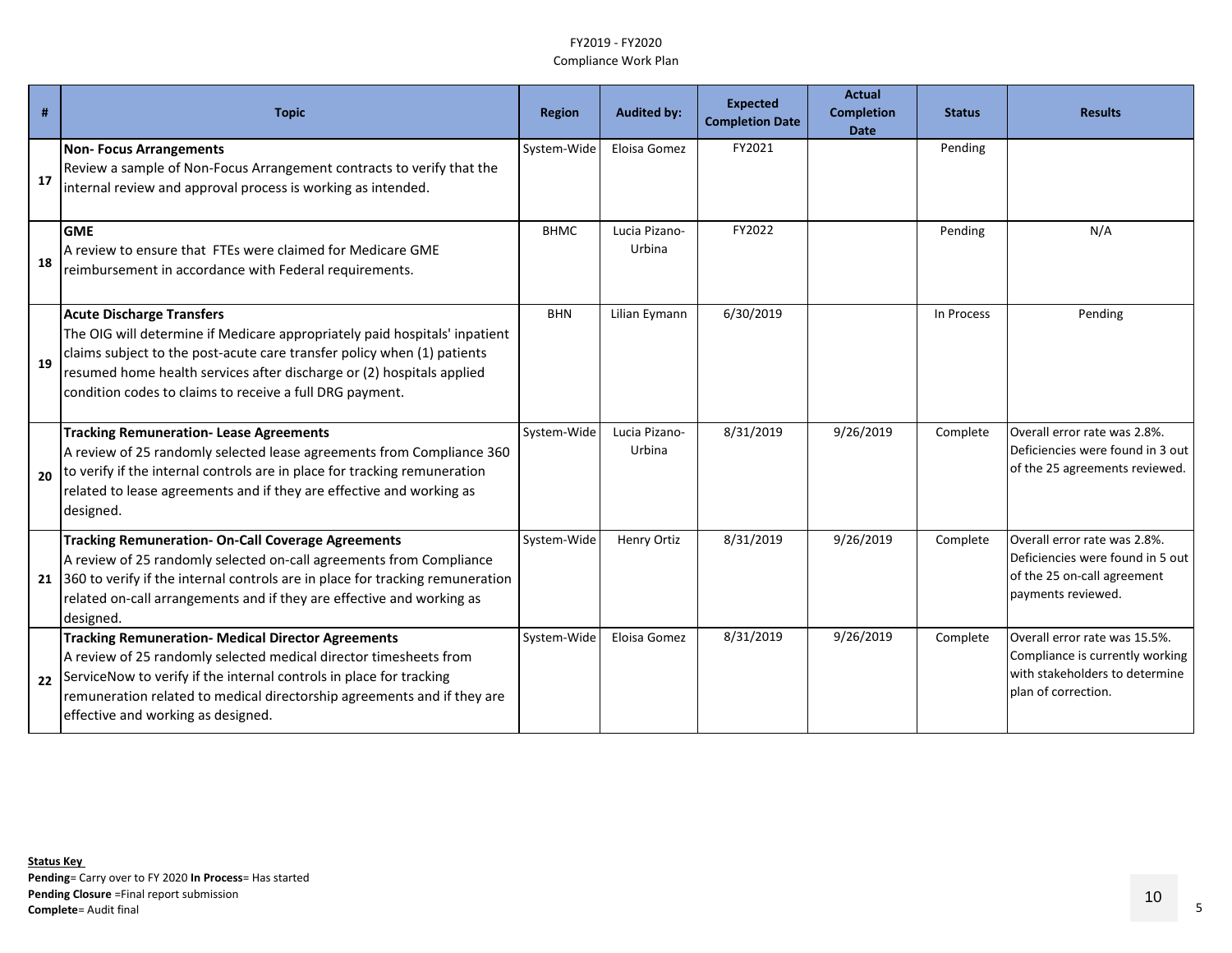| #  | <b>Topic</b>                                                                                                                                                                                                                                                                                                                                                                                                                                                                                                                                                                                                                                                                                                                                                                                                                                                                                                                                             | <b>Region</b> | <b>Audited by:</b>                        | <b>Expected</b><br><b>Completion Date</b> | <b>Actual</b><br><b>Completion</b><br><b>Date</b> | <b>Status</b> | <b>Results</b> |
|----|----------------------------------------------------------------------------------------------------------------------------------------------------------------------------------------------------------------------------------------------------------------------------------------------------------------------------------------------------------------------------------------------------------------------------------------------------------------------------------------------------------------------------------------------------------------------------------------------------------------------------------------------------------------------------------------------------------------------------------------------------------------------------------------------------------------------------------------------------------------------------------------------------------------------------------------------------------|---------------|-------------------------------------------|-------------------------------------------|---------------------------------------------------|---------------|----------------|
| 23 | <b>Same Day Readmission</b><br>Review a sample of Medicare Claims for same day readmission to<br>determine whether BH Hospitals billed Medicare for same-day<br>readmissions in accordance with Federal requirements: 1) a second<br>patient admission when the patient was transferred within the same<br>hospital 2) Whether the readmission claim should have been a<br>continuation of the initial admission 3) Premature or incorrect discharges<br>4) Medical conditions that do not require readmission after a discharge 5)<br>3 day payment rule implications                                                                                                                                                                                                                                                                                                                                                                                   | System-Wide   | <b>Baker Newman</b><br>& Noyes<br>(Ember) | <b>FY20</b>                               |                                                   | Pending       |                |
| 24 | <b>Medicare Billing of Critical Care E&amp;M codes</b><br>99291 & 99292<br>Review a sample of paid Medicare claims with billed CPT codes 99291 or 99292.<br>The code sets to bill for Critical Care Evaluation and Management (E/M) services<br>are organized into two levels:<br>99291- First 30-74 minutes; and<br>99292- each additional 30 minutes.<br>Critical care is direct delivery by a physician(s) or other qualified health care<br>professional of medical care for a critically ill or critically injured patient. A critical<br>illness or injury acutely impairs one or more vital organ systems such that there is<br>high probability of imminent or life threatening deterioration in the patients<br>condition. Billing for critical care is based on the amount of time spent engaged in<br>work directly related to the individual patient's care whether that time was spent<br>at the bedside or elsewhere on the floor or unit. | System-Wide   | <b>TBD</b>                                | <b>FY20</b>                               |                                                   | Pending       |                |
| 25 | <b>Clinical Trials Billing and Coding Review of Hospital Claims</b><br>Review a sample of paid Medicare claims to determine whether Medicare<br>properly paid for the routine costs of qualifying clinical trials for reasonable and<br>necessary items and services based on the National Coverage Determination<br>$(NCD)$ .                                                                                                                                                                                                                                                                                                                                                                                                                                                                                                                                                                                                                           | System-Wide   | <b>TBD</b>                                | <b>FY20</b>                               |                                                   | Pending       |                |
| 26 | <b>Medicare Payments for Bariatric Procedures</b><br>Review a sample of paid Medicare claims for Bariatric Procedures will be done to<br>determine if supporting documentation for bariatric services performed met the<br>conditions for coverage and were supported in accordance with Federal<br>requirements.                                                                                                                                                                                                                                                                                                                                                                                                                                                                                                                                                                                                                                        | <b>BHMC</b>   | <b>TBD</b>                                | <b>FY20</b>                               |                                                   | Pending       |                |